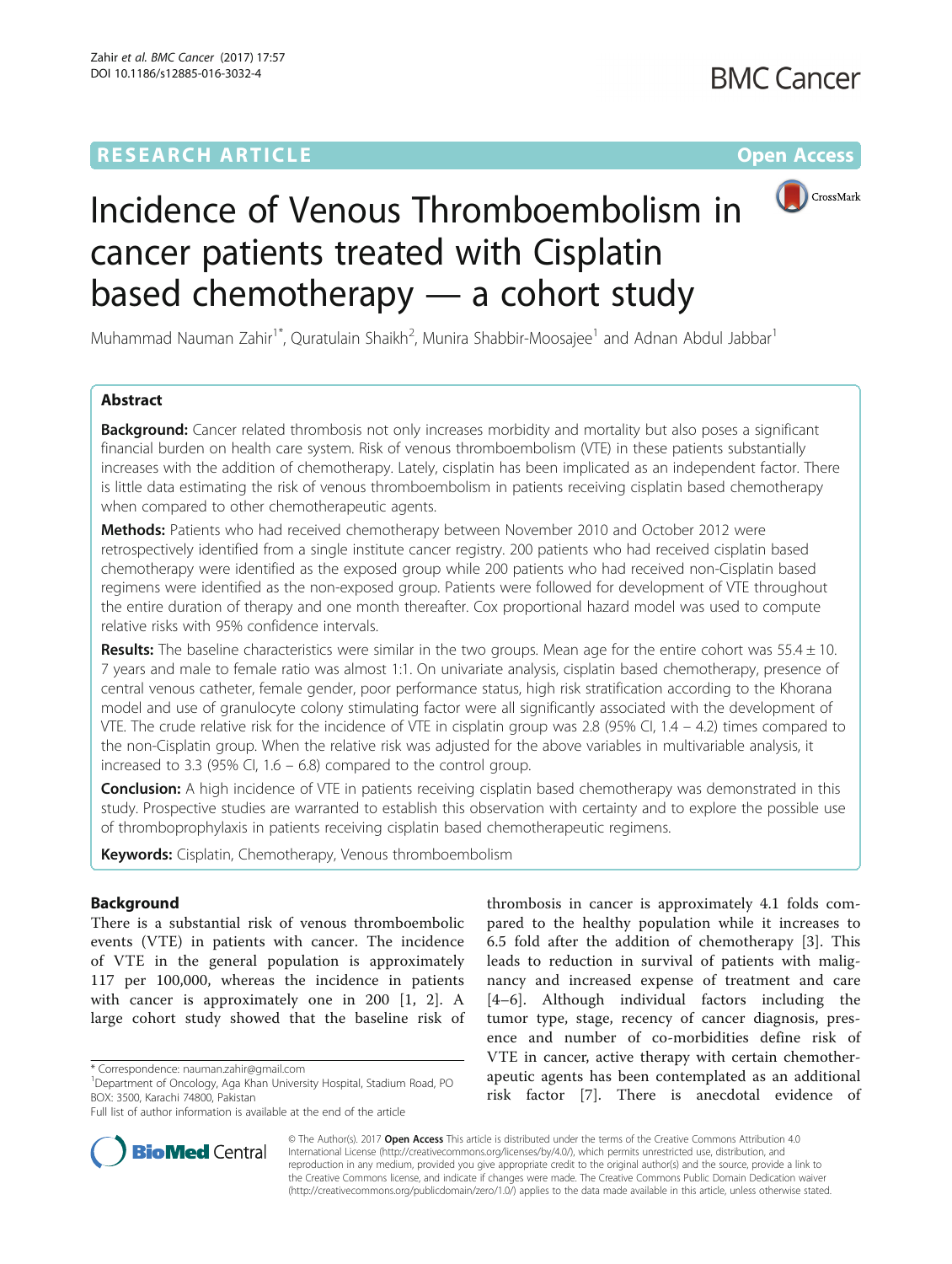increased incidence of VTE in patients receiving Cisplatin based regimes [[8, 9\]](#page-6-0). Studies in urothelial, germ cell and non-small cell lung cancer (NSCLC) patients have established a link between Cisplatin and increased incidence of VTE [[10](#page-6-0)–[12\]](#page-6-0). Another recent large retrospective study showed the prevalence of VTE to be 16.6% in all patients treated with Cisplatin [[13\]](#page-6-0) which is significantly higher than 7.3% for VTE in patients treated with any chemotherapy [[14\]](#page-6-0). Prospective randomized controlled trials in patients with advanced esophagogastric junction (EGJ) or gastric adenocarcinoma showed that this thrombogenic effect is not class specific for all the platinum containing chemotherapeutic agents, but only Cisplatin based chemotherapy is associated with a statistically significant greater number of VTE events than Oxaliplatin [[15,](#page-6-0) [16](#page-7-0)]. Recently, a meta-analysis from case series and some pre-clinical trials provided evidence of high risk of VTE in patients receiving Cisplatin based regimens [[17](#page-7-0)].

Various hypotheses exist pertaining to the mechanisms associated with Cisplatin associated thrombosis including direct damage to the vascular endothelium, increased procoagulant activity, reduced anticoagulation synthesis, platelet activation and aggregation and vascular inflammation [\[18](#page-7-0)–[24\]](#page-7-0).

Despite increasing evidence pertaining to the thrombogenic potential of Cisplatin, no original analytical study has thus far investigated the magnitude of increased risk of VTE imparted by Cisplatin based chemotherapies when compared to other chemotherapies. Hence, it is extremely important to quantify this risk in order to advocate prophylaxis with antiplatelets or anticoagulants and hence reduce the economic and health care associated burden of VTE caused by Cisplatin based chemotherapy. Therefore we aimed to quantify the risk and identify high risk groups so that treatment is targeted and benefits maximized. Prophylactic anticoagulation for all cancer patients is expensive and has a narrow therapeutic index and hence not practical. We hypothesized that there is an increased risk of VTE in cancer patients receiving Cisplatin based chemotherapy regimens compared to other chemotherapies.

# Methods

This is a retrospective cohort study including all adult cancer patients presenting to the oncology ward or day care centre of the Aga Khan University Hospital for chemotherapy. Cancer patients receiving Cisplatin based chemotherapy regimens were considered exposed while those cancer patients receiving chemotherapy regimens which do not contain Cisplatin comprised the unexposed group. Adult (>16 years) participants were considered eligible if they received

treatment between November 1, 2010 and October 31, 2012. They should have initiated and completed all treatment at Aga Khan University Hospital while maintaining a followup of atleast 1 month post completion of treatment or until death, whichever came first. Excluded were those on antiplatelets agents or anticoagulants, with a previous history of DVT or PE (self-reported), known pro-thrombotic disorders or hyper-coagulable states, patients who were on erythropoiesis-stimulating agent (ESA) during chemotherapy or up to 6 weeks prior to the first cycle of chemotherapy and those female patients who were on oral contraceptive pills.

All cancer patients treated in the day care centre or the inpatient oncology wards of Aga Khan University Hospital between November 1, 2010 and October 31, 2012 were identified through the discharge coding system. 100 consecutive eligible patients were included in each group starting from November 1, 2010 (Fig. [1\)](#page-2-0). Medical record files were reviewed for demographic and clinical data which was recorded on a pre-designed questionnaire. Confounding factors such as the presence of indwelling central line, obesity and family history of DVT were recorded if present. All identified patients were followed up during the course of chemotherapy and at least 4 weeks post chemotherapy. Radiological investigations for the study population were also reviewed to make sure that no cases of VTE are missed. In case of discrepancy between the chart data and radiological investigations, the patient was telephonically evaluated for the history of VTE event or the use of anticoagulant agents during the specified time period. Outcome was any VTE event during chemotherapy or within 4 weeks after the completion of chemotherapy. ECOG classification was modified for analysis as class 0, 1 and 2 were combined as "good", while class 3 and 4 was "poor". Class 5 was excluded. Khorana score was categorized as low risk (0 points), intermediate risk (1–2 points) and high risk (3 or more points).

# Outcome

# Venous thromboembolism

Venous Thromboembolism was defined as the occurrence of a thromboembolic event after atleast 3 days of initiation of chemotherapy up to 4 weeks of the completion of chemotherapy cycle. This included any deep venous thrombosis and/or pulmonary embolism as under:

- 1. Evidence of venous thromboembolism on Computed Tomography Chest.
- 2. Evidence of DVT anywhere in the body on radiological evaluation including ultrasound, CT scan or MRI within the period defined above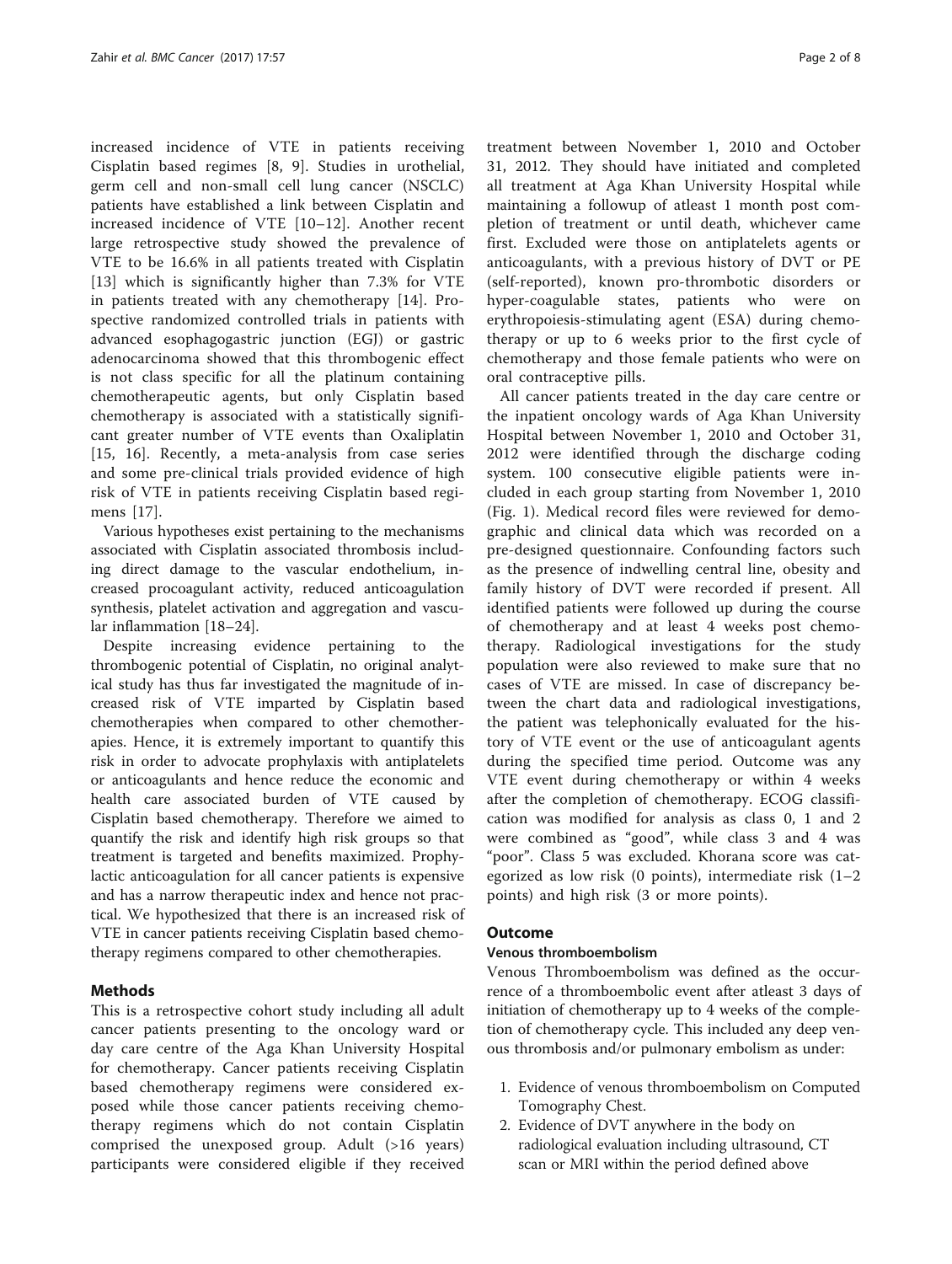<span id="page-2-0"></span>

- 3. Cause of death/morbidity defined as Pulmonary Embolism by primary physician.
- 4. For patients who develop signs and symptoms of VTE but died before diagnostic criteria could be met, sudden, otherwise unexplained death was taken as a VTE event in the presence of severe hypoxia on ABGs and no acute change in chest X-ray.

With a confidence level of 95%, power of 80% and considering the prevalence of venous thromboembolism in cancer patients receiving chemotherapy to be around 7.3% while the anticipated prevalence after receiving Cisplatin chemotherapy to be 16.6% the minimum sample size in each group to refute the hypothesis of equality of proportions was 200 [\[14](#page-6-0)]. Patients were enrolled after informed consent. Ethical approval was taken from the Institutions' Ethics Committee under approval number 2703-Med-ERC-2013. Complete confidentiality of all patient information and personal data was ensured.

# Statistical analysis

Mean  $\pm$  SD was reported for continuous variables and percentages and proportions for categorical variables. Cox proportional hazard model was used to calculate crude and adjusted Relative risks and 95% confidence interval for incidence of VTE.  $p$  value < 0.05 was considered significant. Data was analysed using Stata version 12.

# Results

The mean age of Cisplatin group was 56(11.9) years while in the non-Cisplatin groups it was 55(9) years. There was a slight preponderance of males in both groups (Table [1](#page-3-0)). Most of the cancers were metastatic in both groups and very few were early stage malignancies (Tables [2](#page-3-0) and [3](#page-3-0)). Less than 10% of the whole cohort had ECOG poor status. 129(64.5%) participants in Cisplatin group had intermediate Khorana risk score as compared to 125(62.5%) in the Non-Cisplatin group. 29% of the patients had an indwelling central venous catheter (CVC) at some point during the study in the Cisplatin group vs. 27% in the non-Cisplatin group. Details of the chemotherapy regimens used in both groups have been highlighted in Tables [4](#page-4-0) and [5](#page-4-0) whereas important co-morbids in the two cohorts have been summarized in Table [6.](#page-4-0)

When the dose of Cisplatin was considered, we found that 31 VTE events occurred when the mean (SD) cumulative dose of Cisplatin was  $471(133)$  mg/m<sup>2</sup> while in the group without events the mean cumulative dose was  $322(124)$  mg/m<sup>2</sup> (Table [7\)](#page-4-0).

Among the VTE events most were DVTs i.e.18 in Cisplatin group while 7 in non-Cisplatin group ([Appendix 1\)](#page-5-0). Among those who suffered a VTE event, 4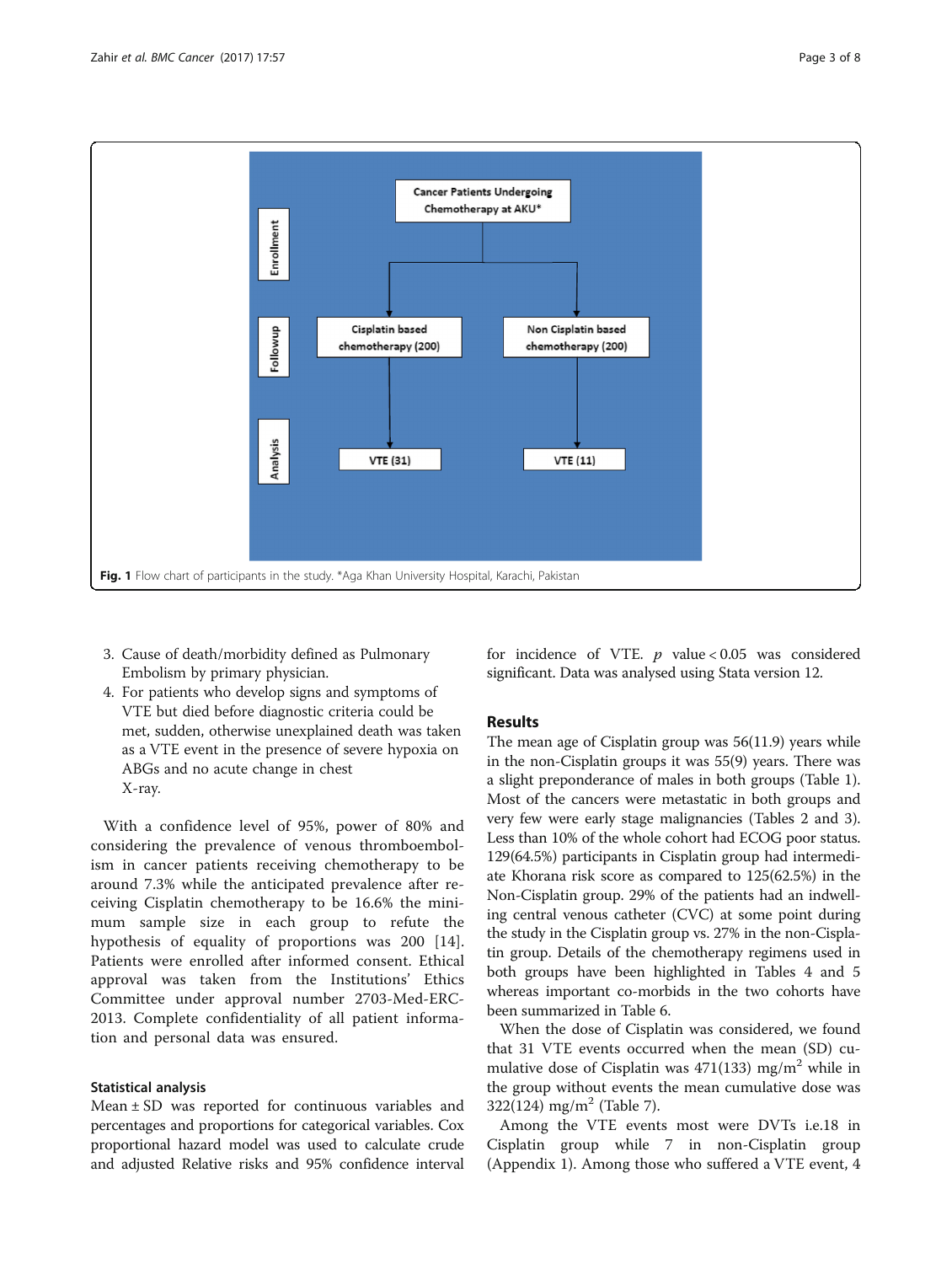<span id="page-3-0"></span>Table 1 Baseline Characteristics of the participants

| Variables                         | Cisplatin Group<br>$n = 200 n$ (%) | Non-Cisplatin Group<br>$n = 200 n$ (%) |  |
|-----------------------------------|------------------------------------|----------------------------------------|--|
| 1 Age (yrs) <sup>a</sup>          | 56 (11.9)                          | 55 (9)                                 |  |
| 2 Males                           | 108 (54%)                          | 104 (52%)                              |  |
| 3 Time to VTE (days) <sup>a</sup> | 58 (17)                            | 56 (13)                                |  |
| 4 Stage                           |                                    |                                        |  |
| Early                             | 10 (5%)                            | 12 (6%)                                |  |
| Locally advanced                  | 86 (43%)                           | 92 (46%)                               |  |
| Metastatic                        | 104 (52%)                          | 96 (48%)                               |  |
| 5 Presence of CVC                 | 58 (29%)                           | 55 (27%)                               |  |
| 6 Surgery in 2 months             | 44 (22%)                           | 56 (28%)                               |  |
| 7 ECOG poor                       | 16 (8%)                            | 12 (6%)                                |  |
| 8 Khorana Risk                    |                                    |                                        |  |
| low                               | 39(19.5%)                          | 55 (27.5%)                             |  |
| intermediate                      | 129 (64.5%)                        | 125 (62.5%)                            |  |
| high                              | 32 (16%)                           | 20 (10%)                               |  |
| 9 Use of GCSF                     |                                    |                                        |  |
| never                             | 88 (44%)                           | 86 (43%)                               |  |
| <50% of cycles                    | 71 (35.5%)                         | 81 (40.5%)                             |  |
| >50% of cycles                    | 6(3%)                              | 24 (12%)                               |  |
| All cycles                        | 35 (17.5%)                         | $(99.5\%)$                             |  |

Table 2 Cancer type and stage of patients receiving cisplatin based chemotherapy

| Site of cancer                        | Stage of tumor ( $N = 200$ ) | Total (%)               |                       |         |
|---------------------------------------|------------------------------|-------------------------|-----------------------|---------|
|                                       | Early<br>$(\% )$             | Locally<br>advanced (%) | Metastatic<br>$(\% )$ |         |
| Lung                                  | 1(0.5)                       | 16(8)                   | 21 (10.5)             | 38 (19) |
| Gastric/GEJ                           | 2(1)                         | 8(4)                    | 10(5)                 | 20 (10) |
| Head and Neck                         | 1(0.5)                       | 14(7)                   | 19 (9.5)              | 34 (17) |
| Pancreatic                            | 0                            | 4(2)                    | 9(4.5)                | 13(6.5) |
| Ovarian                               | 1(0.5)                       | 5(2.5)                  | $\mathbf 0$           | 6(3)    |
| Esophageal                            | 1(0.5)                       | 6(3)                    | 9(4.5)                | 16(8)   |
| Germ Cell                             | 3(1.5)                       | 1(0.5)                  | 9(4.5)                | 13(6.5) |
| Cervical/Vulvar                       | 0                            | 3(1.5)                  | 7(3.5)                | 10(5)   |
| Bladder                               | 0                            | 5(2.5)                  | 7(3.5)                | 12(6)   |
| Endometrial                           | 1(0.5)                       | 3(1.5)                  | $\mathbf 0$           | 4(2)    |
| Chloangiocarcinoma                    | 0                            | 2(1)                    | 2(1)                  | 4(2)    |
| Breast                                | 0                            | 3(1.5)                  | 3(1.5)                | 6(3)    |
| Carcinoma of unknown<br>primary (CUP) | 0                            | 6(3)                    | 2(1)                  | 8(4)    |
| Gall bladder/<br>peri-ampullary       | 0                            | 4(2)                    | 3(1.5)                | 7(3.5)  |
| Lymphoma <sup>a</sup>                 | 0                            | 9(4.5)                  |                       | 9(4.5)  |

<sup>a</sup>Mean(SD)

died in Cisplatin group while 1 in non-Cisplatin group ([Appendix 2\)](#page-6-0). On univariate analysis other than Cisplatin based chemotherapy, poor ECOG status, presence of CVC and Khorana risk score were statistically significant [\(Appendix 3](#page-6-0)). These were used for final model building.

The crude relative risk of VTE in the Cisplatin group was 2.8 (95% CI: 1.4–4.22) times higher than in the Non-Cisplatin group (Table [8\)](#page-5-0). When adjusted by gender, ECOG status, GCSF, presence of CVC and Khorana risk score the adjusted relative risk was 3.32(95% CI:1.6–6.8) (Table [9\)](#page-5-0).

# **Discussion**

This study reports a high risk (RR: 3.3, 95% CI: 1.6– 6.8) of VTE in cancer patients receiving Cisplatin based chemotherapy. Cisplatin is a platinum based drug which is used for the treatment of cancer. The mechanism of causing VTE is not clear but endothelial injury, hypomagnesemia and increased levels of Von Willebrand's factor are involved [[8,](#page-6-0) [19](#page-7-0)–[21](#page-7-0), [23](#page-7-0)]. Patient factors including female sex, age, type of cancer, Khorana risk and indwelling CVC further elevate the risk of VTE [[13](#page-6-0)]. In our study Khorana risk and presence of CVC were found to be <sup>a</sup> Lymphoma can only be classified into early or advanced stage

significantly associated with this risk. Another interesting finding, which has not been explored previously, is the risk of VTE with higher cumulative doses of Cisplatin (Table 3). In our study, cumulative Cisplatin dose of more than 450 mg was associated with VTE events.

Table 3 Cancer type and stage of patients receiving non-cisplatin based chemotherapy

| Site of cancer                 | Stage of tumor $(N = 200)$ | Total (%)               |                       |         |
|--------------------------------|----------------------------|-------------------------|-----------------------|---------|
|                                | Early<br>(% )              | Locally<br>advanced (%) | Metastatic<br>$(\% )$ |         |
| Lung                           | 1(0.5)                     | 6(3)                    | 7(3.5)                | 14(7)   |
| Gastric/GEJ                    | 0                          | 8(4)                    | 8(4)                  | 16(8)   |
| Pancreatic                     | 0                          | 8(4)                    | 6(3)                  | 14(7)   |
| Ovarian                        | 0                          | 7(3.5)                  | 9(4.5)                | 16(8)   |
| Endometrial                    | 0                          | 3(1.5)                  | 3(1.5)                | 6(3)    |
| Breast                         | 4(2)                       | 28 (14)                 | 28 (14)               | 60(30)  |
| Colorectal/Anal/Small<br>bowel | 5(2.5)                     | 17(8.5)                 | 22 (11)               | 44 (22) |
| Lymphoma <sup>a</sup>          | 1(0.5)                     | 11(5.5)                 |                       | 12(6)   |
| Sarcoma                        |                            | $1(0.5)$ 7 (3.5)        | 4(2)                  | 12(6)   |
| Others                         | 0                          | 1(0.5)                  | 5(2.5)                | 6(3)    |

<sup>a</sup> Lymphoma can only be classified into early or advanced stage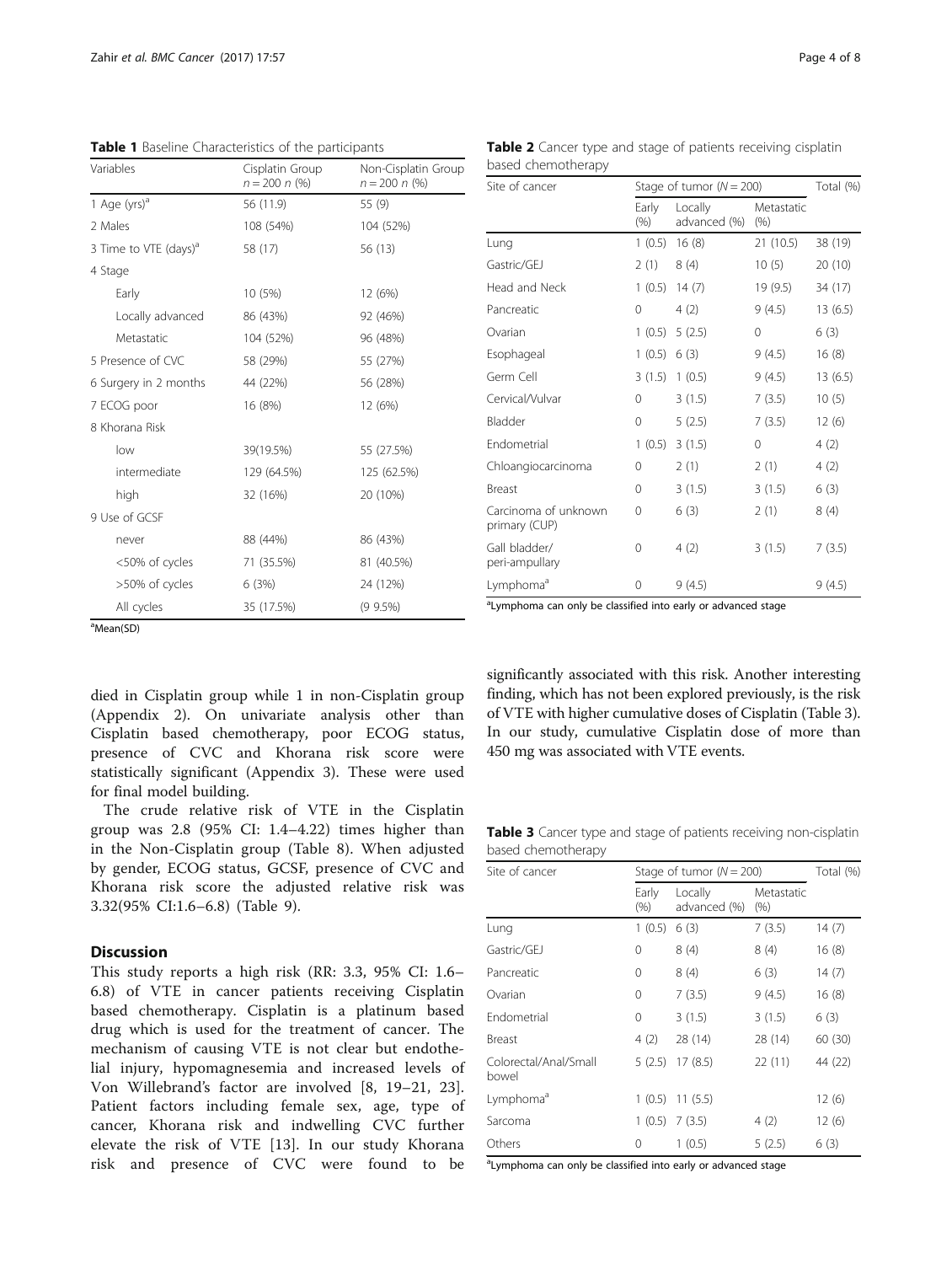<span id="page-4-0"></span>Table 4 Chemotherapy regimens received by patients in the cisplatin group

| Type of chemotherapy                                                 | Number of patients<br>$(%) N = 200$ |
|----------------------------------------------------------------------|-------------------------------------|
| Cisplatin + Gemcitabine                                              | 58 (29)                             |
| Cisplatin + Concurrent chemoradiation                                | 28 (14)                             |
| Cisplatin + 5-FU/Cisplatin + Capecitabine                            | 8(4)                                |
| Cisplatin + 5-FU + Radiation/Cisplatin +<br>Capecitabine + Radiation | 7(3.5)                              |
| Docetaxel + Cispaltin + 5-FU                                         | 30 (15)                             |
| Epirubicin + Cisplatin + 5-FU/Epirubicin + Cisplatin                 | 10(5)                               |
| Docetaxel + Cispaltin + 5-FU + Cetuximab                             | 4(2)                                |
| DHAP (Dexamethasone + High dose ARA-C +<br>Cisplatin)                | 8(4)                                |
| Cisplatin + Etoposide/Cisplatin + Etoposide +<br>Bleomycin           | 12 (6)                              |
| Cisplatin + Pemetrexed                                               | 16(8)                               |
| Cisplatin + Navelbine                                                | 15(7.5)                             |
| Cispaltin + Gemcitabine + Radiation                                  | 4(2)                                |

Our risk estimates are higher than a previously reported meta-analysis where the risk was 1.67 (95% CI: 1.25–2.23). The reason for this may be Seng et al, in their meta-analysis pooled results from phase II to III clinical trials. It is possible that patients in their study were a highly selective group. Another

Table 5 Chemotherapy regimens received by patients in the non-cisplatin group

| Type of chemotherapy                                                                                                            | Number of patients<br>$(%) N = 200$ |
|---------------------------------------------------------------------------------------------------------------------------------|-------------------------------------|
| Capecitabine + Oxaliplatin/5-FU + Leucovorin +<br>Oxaliplatin/Epirubicin + Oxaliplatin + Capecitabine                           | 34 (17)                             |
| 5-FU + Irinotecan + Leucovorin/5-FU + Irinotecan +<br>Leucovorin + Cetuximab/Irinotecan + Cetuximab                             | 18(9)                               |
| Doxorubicin + Cyclophophamide/5-FU + Epirubicin<br>+ Cyclophophamide/Epirubicin + Cyclophophamide                               | 24 (12)                             |
| Paclitaxel/Paclitaxel + Herceptin                                                                                               | 22 (11)                             |
| Docetaxel/Docetaxel + Herceptin                                                                                                 | 26 (13)                             |
| Adrimacycin + Ifosfamide                                                                                                        | 8(4)                                |
| Carboplatin + Paclitaxel                                                                                                        | 34 (17)                             |
| CHOP/ABVD (Cyclophosphamide + Adriamycin +<br>Vincristine + Prednisone)/(Adriamycin + Bleomycin<br>+ Vinblastine + Dacarbazine) | 12(6)                               |
| VAC alternating with IE (Vincristine + Adriamycin +<br>Cyclophosphamide alternating with Ifosfamide<br>+ Etoposide)             | 4 (2)                               |
| 5-FU + Oxaliplatin + Irinotecan + Leucovorin                                                                                    | 8(4)                                |
| Gemcitabine                                                                                                                     | 6(3)                                |
| Carboplatin + Gemcitabine                                                                                                       | 2(1)                                |
| Others                                                                                                                          | 2(1)                                |

Table 6 Comparison of the co-morbidities present in the two groups

| Co-morbid                   | Number in cisplatin<br>$qroup$ $%$ | Number in noncisplatin<br>$qroup$ $%$ |  |
|-----------------------------|------------------------------------|---------------------------------------|--|
|                             | $N = 200$                          | $N = 200$                             |  |
| Diabetes Mellitus           | 30(15)                             | 24 (12)                               |  |
| Hypertension                | 46 (23)                            | 52 (26)                               |  |
| Coronary artery disease     | 10(5)                              | 08(4)                                 |  |
| Prior Atrial fibrillation   | 04(2)                              | 04(2)                                 |  |
| Prior history of TIA/Stroke | 02(1)                              | 00                                    |  |
| Renal Failure               | 00                                 | 00                                    |  |
| Heart Failure               | 00                                 | 00                                    |  |

explanation could that we had highly specialised investigations available and the chances of diagnosing a VTE are higher in the present era than between 1990 and 2010 which is the study time for Seng et al's study [[17\]](#page-7-0).

The reason for choosing one month follow-up was twofold. One, previous literature [[13\]](#page-6-0) had also taken one month follow-up for development of DVT in patients receiving Cisplatin based chemotherapy. This study reported that 88% of patients developed TEE within 100 days of initiation of treatment with Cisplatin based regimens. Hence a period of 30 days post completion of chemotherapy seems a reasonable follow-up period for capturing most, if not all, events occurring as a result of the drug intervention. Secondly, we believe it is safe to assume that since re-dosing of Cisplatin as a chemotherapeutic agent is required within 3–4 weeks of the last dose; most therapeutic as well as adverse effects of the drug are neutralised within one month of last dosing. Moreover, if a VTE occurs one month after completion of chemotherapy, it becomes further complex to attribute it solely to chemotherapy effects as underlying disease and other risk factors (e.g. CVC, immobility etc.) are likely to play a much more important role.

Our major strength is being the first original research reporting relative risk of VTE in Cisplatin based regimens compared to non-Cisplatin. Aga Khan University hospital is one of the two large centres for the treatment of cancer in Pakistan. Hence, we were

| Table 7 Effect of Cisplatin dose on incidence of VTE |  |
|------------------------------------------------------|--|
|------------------------------------------------------|--|

| VTF status                  | Cumulative dose of Cisplatin<br>$(mq/m2)$ Mean (SD) |
|-----------------------------|-----------------------------------------------------|
| VTE occurred $n = 31$       | 471 (133.4)                                         |
| VTF did not occur $n = 169$ | 322 (124)                                           |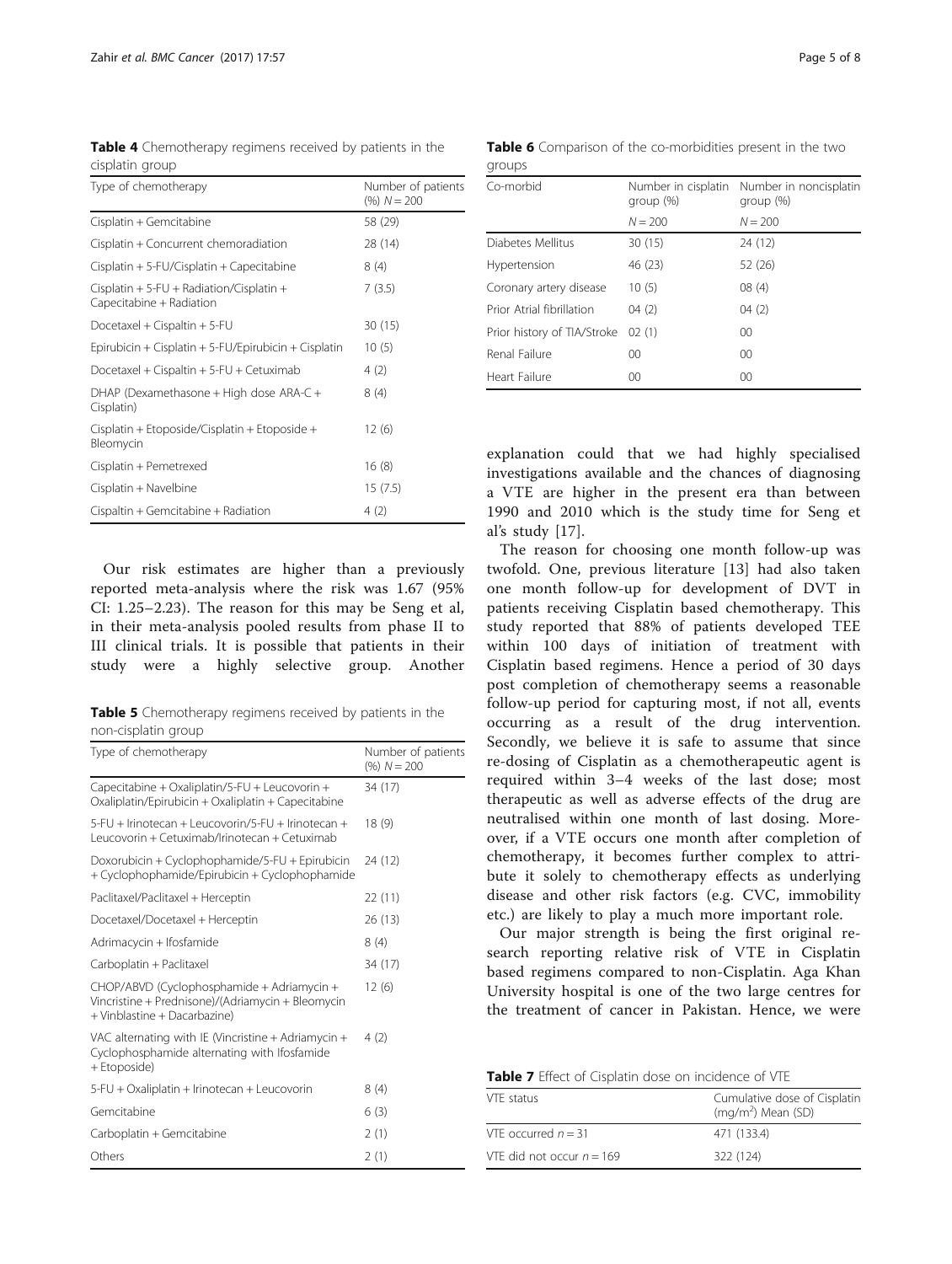<span id="page-5-0"></span>Table 8 Crude Relative Risk of Venous Thromboembolism in Cisplatin based regimens

| $*$ $\sim$ $\sim$ $\sim$ $\sim$ |                      |                        |
|---------------------------------|----------------------|------------------------|
| Non-Cisplatin group             | 11/200               |                        |
| Cisplatin group                 | 31/200               | $2.81*$ (1.4-4.2)      |
|                                 | Incidence proportion | Relative Risk (95% CI) |
|                                 |                      |                        |

 $*$ *p* < 0.05

able to obtain a reasonable sample with reliable data on patients from the time of starting Cisplatin therapy up till one month post chemotherapy. We were able to maintain close follow up with all our patients without attrition. There was no missing information because we had access to medical records and patients were coming for clinical follow ups regularly. We chose a retrospective study design for feasibility of sample size achievement and save resources.

The data was collected retrospectively but since all the parameters were measured and documented in hospital notes we assume there is minimal bias due to recall. Although we may have missed some important confounders, one advantage of using hospital data in this study was that the medical details were very accurate and radiological investigations were easy to follow hence minimizing misclassification of exposure and outcome.

Site of cancer could be an important confounder hence it was incorporated as one of the predictors of Khorana score and it is reflected within the scoring. Accordingly, we have adjusted our final model for Khorana score to eliminate any confounding effect that may have arisen due to the site of disease.

Polychemotherapy may potentially attribute higher rates of VTE than single agent chemotherapy but this fact is unlikely to affect our results as almost all patients in both the groups received combination chemotherapy (Tables [4](#page-4-0) and [5](#page-4-0)). Patients who received other platinum based therapies (Carboplatin, Oxaliplatin), were included in the non-Cisplatin group further highlighting the possibility that the increased thrombogenic effect may be inherent to Cisplatin alone rather than to the entire group of platinum drugs.

Table 9 Adjusted Relative Risk of VTE due to Cisplatin based Chemotherapy

|                              | coefficient | (B)  | Relative 95% CI<br>Risk | for RR      |
|------------------------------|-------------|------|-------------------------|-------------|
| Cisplatin based chemotherapy |             | 0.37 | 3.32                    | $1.6 - 6.8$ |

adjusted for ECOG, Khorana risk score, GCSF, presence of CVC and gender-log likelihood =471.38

This however, is also a potential bias and limitation of our study as a difference in VTE incidence between the different platinum drugs was not explored further. Our study had not been designed to evaluate for any differences in VTE incidence between the platinum compounds but further dissection and analysis could indeed prove very interesting and is an area which needs to be explored in future studies.

Another potential limitation of our study is the absence of a universal screening test for assessment of VTE status prior to initiation of chemotherapy in patients. Although this would have been the ideal method to ensure absence of VTE (target end-point) in newly recruited patients, the retrospective nature of our study meant that we had no control over investigations performed both prior to and during the course of the study.

In the light of these finding we think there is an urgent need to prospectively estimate the risk of VTE in patients receiving Cisplatin based regimens. It is immensely important to discover the pathophysiology and identify genetic and molecular mechanisms of occurrence of VTE in these patients. Till then we strongly recommend prophylaxis against VTE in high risk groups to avoid serious morbidity or mortality. We emphasize that it is extremely important to develop potent and effective chemotherapeutic agents with fewer side effects.

# Conclusion

In our experience this is one of the first reports of risk estimates of VTE with Cisplatin based chemotherapeutic regimens. Focus should be laid on discovery of newer and safer chemotherapeutic agents. Till then, prophylaxis against VTE for patients receiving Cisplatin based chemotherapy is highly recommended. It is important to identify high risk groups vulnerable to this side effect.

#### Appendix 1

| Table 10 Venous thromboembolic Events in Cisplatin based |  |
|----------------------------------------------------------|--|
| and Non-Cisplatin based Chemotherapeutic regimes         |  |

| Venous Thromboembolic<br>Events | Cisplatin<br>group | Non-Cisplatin<br>group | $p$ value |
|---------------------------------|--------------------|------------------------|-----------|
|                                 | $n = 200$          | $n = 200$              |           |
| DVT alone                       | 18                 |                        |           |
| PE alone                        | 7                  | 2                      |           |
| $DVT + PE$                      | 5                  | $\mathcal{P}$          |           |
| Sudden death (defined as VTE)   |                    | 0                      |           |
| Total                           | 31                 | 11                     | 0.02      |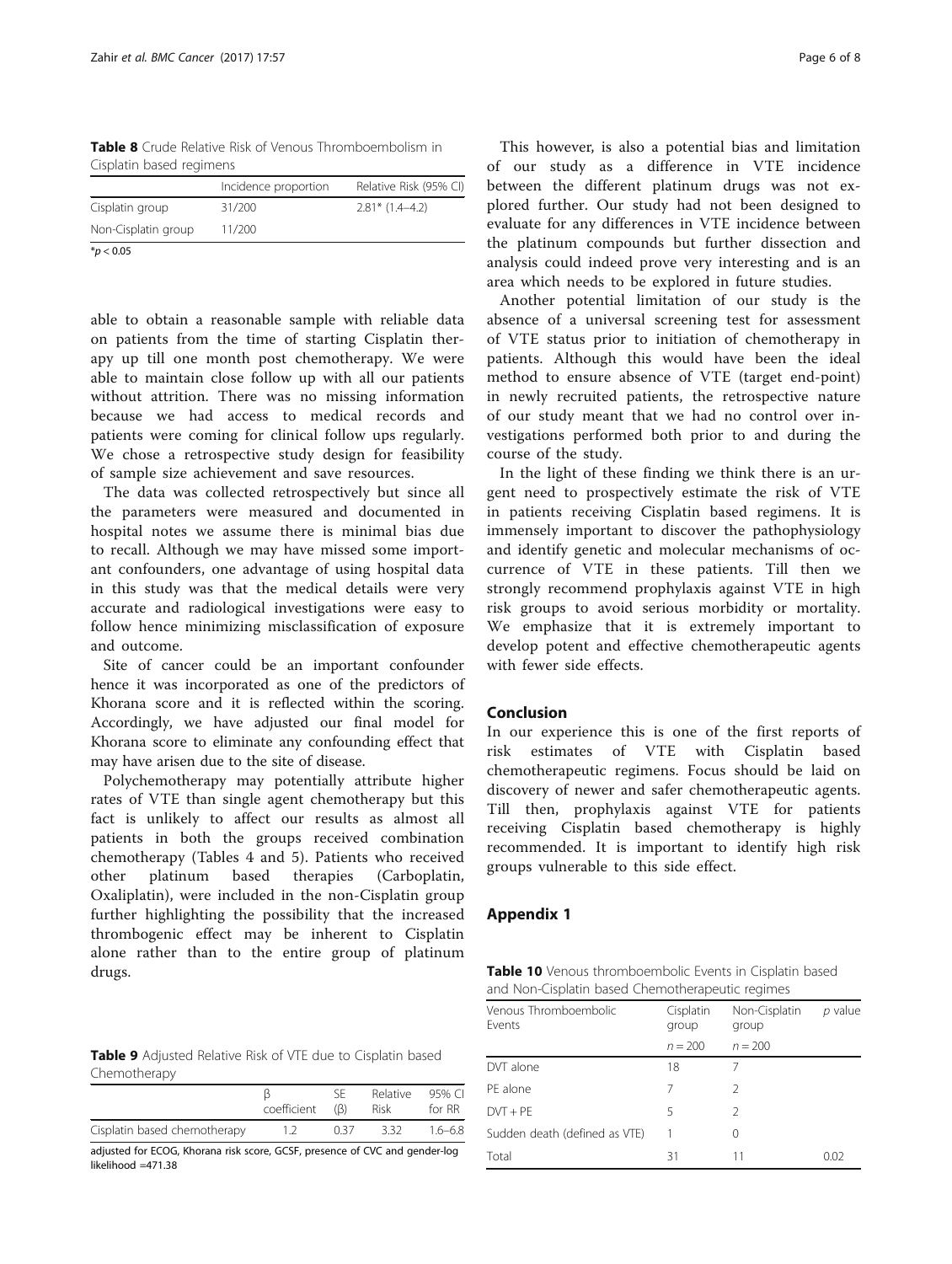# <span id="page-6-0"></span>Appendix 2

Table 11 Patient outcomes after Venous Thromboembolic Events

| Patient status<br>after VTF | Cisplatin group<br>$N = 31$ | Non-Cisplatin group<br>$N = 11$ |
|-----------------------------|-----------------------------|---------------------------------|
| Dead                        |                             |                                 |
| Alive                       | 77                          | 10                              |

# Appendix 3

Table 12 Risk factors for venous thromboembolism in cancer patients

| Variable                       | β coefficient<br>1.034 | SE.<br>0.35 | $P$ value<br>0.003 |
|--------------------------------|------------------------|-------------|--------------------|
| 1 Cisplatin based chemotherapy |                        |             |                    |
| 2 Age (years)                  | 0.01                   | 0.015       | 0.42               |
| 3 ECOG poor                    | 0.79                   | 0.44        | 0.07               |
| 4 Female                       | 0.41                   | 0.31        | 0.19               |
| 5 GCSF never                   | $\Omega$               |             |                    |
| < 50% of the cycles            | 0.13                   | 0.37        |                    |
| > 50% of the cycles            | 0.87                   | 0.45        |                    |
| all                            | 0.15                   | 0.51        | 0.17               |
| 6 Stage early                  | $\Omega$               |             |                    |
| locally advanced               | $-0.42$                | 0.63        |                    |
| metastatic                     | $-0.17$                | 0.61        | 0.67               |
| 7 CVC present                  | 0.74                   | 0.31        | 0.01               |
| 8 Khorana Risk low             | 0                      |             | 0.07               |
| intermediate                   | $-0.91$                | 0.46        |                    |
| high                           | $-0.85$                | 0.37        |                    |

#### Abbreviations

ABG: Arterial blood gases; CT: Computed tomography; CVC: Central venous catheter; DVT: Deep venous thrombosis; ECOG: Eastern cooperative oncology group; EGJ: Esophagogastric junction; ESA: Erythropoiesis stimulating agent; MRI: Magnetic resonance imaging; NSLC: Non-small cell lung cancer; SD: Standard deviation; VTE: Venous thromboembolism

#### Acknowledgements

We would like to acknowledge the support and assistance offered by the section of Oncology and the department of Health Information Management System (HIMS) Aga Khan University Hospital, Karachi, Pakistan in identifying patients and data collection in this research study.

#### Funding

The authors declare that they did not receive any financial support/research funding for this study.

#### Availability of data and materials

All materials pertaining to this research and data for analysis are saved with the corresponding author MNZ.

#### Authors' contributions

MNZ conceived the idea and wrote the proposal. QS performed statistical analysis and helped in writing the manuscript. MSM and AAJ supervised and mentored the project providing important inputs pertaining to methodology and during manuscript preparation. All authors read and approved the final manuscript.

#### Competing interests

The authors declare that there are no competing interests.

#### Consent for publication

Not applicable.

#### Ethics approval and consent to participate

The study received exemption from ethical approval by the Institutional Review Board (IRB) of the Aga Khan University Hospital, Karachi, Pakistan (Committee Reference Number: 2703-Med-ERC-13).

#### Author details

<sup>1</sup>Department of Oncology, Aga Khan University Hospital, Stadium Road, PC BOX: 3500, Karachi 74800, Pakistan. <sup>2</sup>Department of Medicine, Aga Khan University Hospital, Stadium Road, PO BOX: 3500, Karachi 74800, Pakistan.

#### Received: 24 February 2016 Accepted: 14 December 2016 Published online: 16 January 2017

#### References

- 1. Lee AYY, Levine MN. Venous thromboembolism and cancer: risks and outcomes. Circulation. 2003;107(23 suppl 1):I-17–21.
- 2. Silverstein MD, Heit JA, Mohr DN, Petterson TM, O'Fallon WM, Melton LJ. Trends in the incidence of deep vein thrombosis and pulmonary embolism: a 25-year population-based study. Arch Intern Med. 1998;158(6):585–93.
- 3. Heit JA, Silverstein MD, Mohr DN, Petterson TM, O'Fallon WM, Melton LJ. Risk factors for deep vein thrombosis and pulmonary embolism: a population-based case-control study. Arch Intern Med. 2000;160(6):809–15.
- 4. Chew HK, Wun T, Harvey D, Zhou H, White RH. Incidence of venous thromboembolism and its effect on survival among patients with common cancers. Arch Intern Med. 2006;166(4):458–64.
- 5. Khorana AA, Francis CW, Culakova E, Kuderer NM, Lyman GH. Thromboembolism is a leading cause of death in cancer patients receiving outpatient chemotherapy. J Thromb Haemost. 2007;5(3):632–4.
- 6. Sorensen HT, MellemkjĦr L, Olsen JH, Baron JA. Prognosis of cancers associated with venous thromboembolism. N Engl J Med. 2000;343(25):1846–50.
- 7. Khorana AA, Connolly GC. Assessing risk of venous thromboembolism in the patient with cancer. J Clin Oncol. 2009;27(29):4839–47.
- 8. Jafri M, Protheroe A. Cisplatin-associated thrombosis. Anti-Cancer Drugs. 2008;19(9):927–9.
- 9. Pretnar-Oblak J, Zaletel M, Jagodic M. Thrombosis of internal carotid artery after Cisplatin-based chemotherapy. Eur Neurol. 2007;57(2):109–10.
- 10. Czaykowski PM, Moore MJ, Tannock IF. High risk of vascular events in patients with urothelial transitional cell carcinoma treated with Cisplatin based chemotherapy. J Urol. 1998;160(6):2021–4.
- 11. Numico G, Garrone O, Dongiovanni V, Silvestris N, Colantonio I, Di Costanzo G, Granetto C, Occelli M, Fea E, Heouaine A. Prospective evaluation of major vascular events in patients with nonsmall cell lung carcinoma treated with Cisplatin and gemcitabine. Cancer. 2005;103(5):994–9.
- 12. Weijl NI, Rutten MFJ, Zwinderman AH, Keizer HJ, Nooy MA, Rosendaal FR, Cleton FJ, Osanto S. Thromboembolic events during chemotherapy for germ cell cancer: a cohort study and review of the literature. J Clin Oncol. 2000;18(10):2169–78.
- 13. Moore RA, Adel N, Riedel E, Bhutani M, Feldman DR, Tabbara NE, Soff G, Parameswaran R, Hassoun H. High incidence of thromboembolic events in patients treated with Cisplatin-based chemotherapy: a large retrospective analysis. J Clin Oncol. 2011;29(25):3466–73.
- 14. Otten H-MMB, Mathijssen J, ten Cate H, Soesan M, Inghels M, Richel DJ, Prins MH. Symptomatic venous thromboembolism in cancer patients treated with chemotherapy: an underestimated phenomenon. Arch Intern Med. 2004;164(2):190–4.
- 15. Al-Batran S-E, Hartmann JT, Probst S, Schmalenberg H, Hollerbach S, Hofheinz R, Rethwisch V, Seipelt G, Homann N, Wilhelm G. Phase III trial in metastatic gastroesophageal adenocarcinoma with fluorouracil, leucovorin plus either oxaliplatin or Cisplatin: a study of the Arbeitsgemeinschaft Internistische Onkologie. J Clin Oncol. 2008;26(9):1435–42.